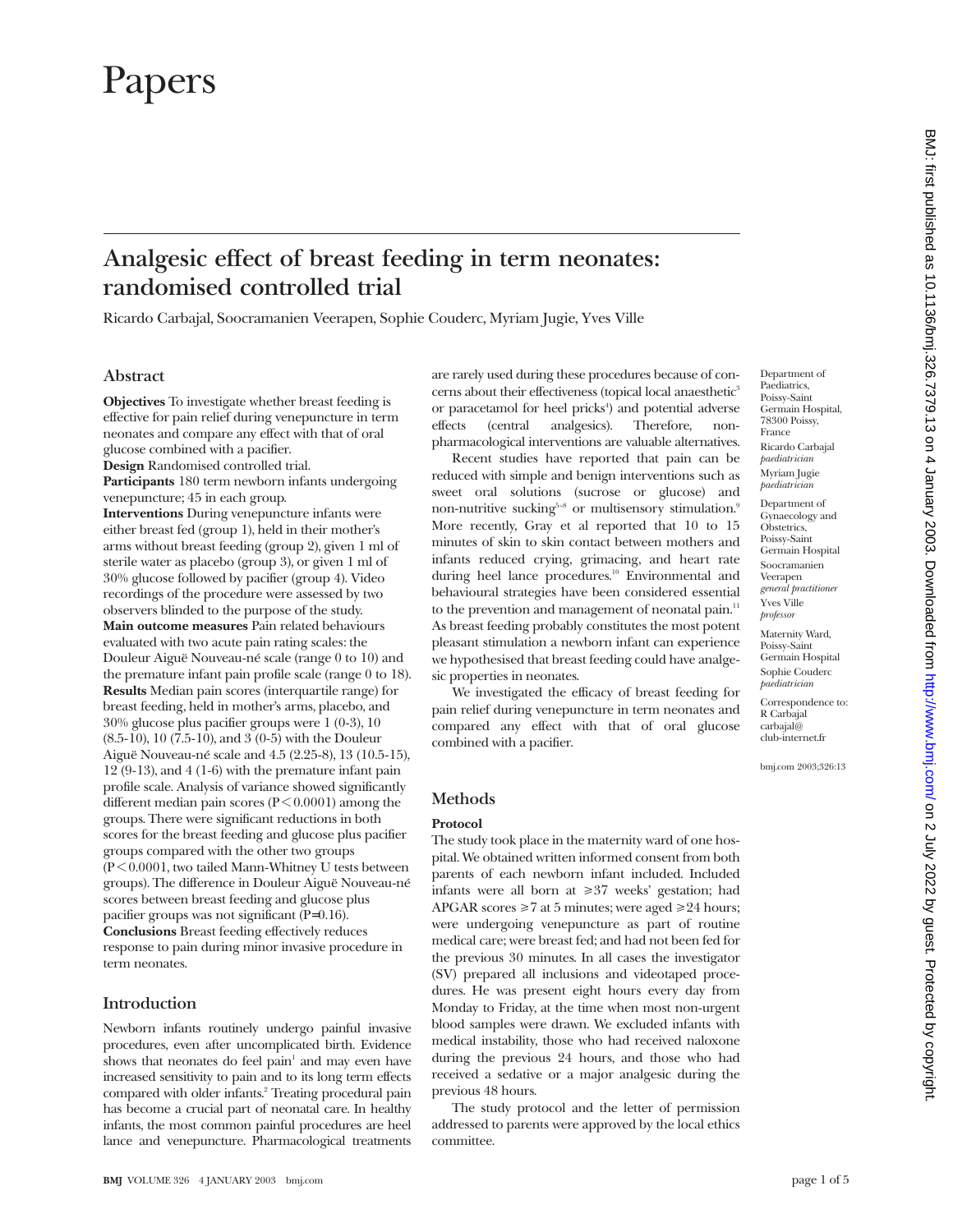#### **Procedures and masking**

Participating infants and their mothers were taken to a quiet nursery room for venepuncture. SV opened a consecutively numbered envelope, which contained the treatment assigned to each infant. Infants were allocated to one of four groups: in group 1 they were breast fed, starting two minutes before the procedure and continuing throughout; in group 2 they were held in their mother's arms without breast feeding, starting two minutes before the procedure; in group 3 two minutes before the procedure infants were laid on a table and given 1 ml of placebo (sterile water) without a pacifier; and in group 4 two minutes before the procedure infants were laid on a table and given 1 ml of 30% glucose followed by sucking a pacifier. The infant's legs and feet were uncovered to allow observation of movements. Infants in groups 3 and 4 lay supine on an examination table during procedures.

The water or 30% glucose was administered for about 15 seconds by a sterile syringe into the infant's mouth. In group 4 the pacifier (standard nipple stuffed with a gauze square for resistance) was held gently in the infant's mouth by an assistant throughout the procedure. Infants' heart rate and oxygen saturation were monitored with a Nellcor monitor (model N-395). The infants and the monitor screen were video recorded during the procedure. Venepuncture was performed on the dorsal aspect of the infant's hand by one of three experienced nurses.

When all inclusions were completed two specially trained observers independently assessed the recordings using the Douleur Aiguë Nouveau-né (DAN) scale (primary outcome measure) and the premature infant pain profile (PIPP) scale (secondary outcome measure). They assessed arousal state using Prechtl's observational rating system<sup>12</sup>: (1) eyes closed, regular respiration, no movements; (2) eyes closed, irregular respiration, gross movements; (3) eyes open, no gross movements; (4) eyes open, continual gross movements, no crying; (5) eyes open or closed, fussing, or crying. Assessement of pain started when the needle was inserted and ended when it was removed. Observers

**Table 1** Douleur Aiguë Nouveau-né behavioural scale for rating acute pain in neonates

|                                                                                                         | Score          |
|---------------------------------------------------------------------------------------------------------|----------------|
| <b>Facial expressions</b>                                                                               |                |
| Calm                                                                                                    | 0              |
| Snivels and alternates gentle eye opening and closing                                                   | 1              |
| Intensity of eye squeeze, brow bulge, nasolabial furrow:                                                |                |
| Mild, intermittent with return to calm*                                                                 | $\overline{2}$ |
| Moderate+                                                                                               | 3              |
| Very pronounced, continuous‡                                                                            | 4              |
| <b>Limb movements</b>                                                                                   |                |
| Calm or gentle movements                                                                                | $\theta$       |
| Intensity of pedalling, toes spread, legs tensed and pulled up, agitation of arms, withdrawal reaction: |                |
| Mild, intermittent with return to calm*                                                                 | 1              |
| Moderate+                                                                                               | $\overline{2}$ |
| Very pronounced, continuous‡                                                                            | 3              |
| <b>Vocal expression</b>                                                                                 |                |
| No complaints                                                                                           | 0              |
| Moans briefly (for intubated child, looks anxious or uneasy)                                            | 1              |
| Intermittent crying (for intubated child, expression of intermittent crying)                            | $\overline{2}$ |
| Longlasting crying, continuous howl (for intubated child, expression of continuous crying)              | 3              |

<sup>\*</sup>Present during <1/3 of observation periods.

†Present during 1/3 to 2/3 of observation periods.

could stop and restart the videotape as many times as they needed to establish a score. These observers were blinded to the purpose and hypothesis of the study. They had been told that we were assessing agreement of their scores in four different situations. For the DAN scale there was good agreement between both observers on initial evaluation (Krippendorf's *r*=92.7). The two observers subsequently re-evaluated all the procedures for which scores had not been identical during their first assessment (92 for DAN and 138 for the PIPP scores). This yielded final sets of pain scores that reflected perfect agreement between two observers.

We interviewed mothers 48 to 72 hours after venepuncture using a standardised questionnaire to determine if they had noticed any changes in the way their infants sucked their breast after the procedure to determine whether venepuncture during feeding made sucking less effective.

# **Sample calculation**

We calculated that we would need 40 infants in each group to detect a 2 point difference in DAN scale with 80% power and at 1% significance. We decided to include 45 neonates in each group to cover potential problems with video recordings.

#### **Pain scales**

The DAN scale is a behavioural scale developed to rate acute pain in term and preterm neonates.13 Scores range from 0 (no pain) to 10 (maximum pain). It evaluates three items: facial expressions, limb movements, and vocal expression (table 1). The scale is sensitive if all scores are obtained and is specific if it differentiates painful from non-painful procedures  $(\geq 3)$  in 95% of painful procedures and  $\leq 2$  in 88% of dummy procedures). There was good internal consistency (Cronbach's  $\alpha$ =0.88) and good agreement between raters (Krippendorf's *r*=91.2).

The PIPP scale is a multidimensional measure developed to assess acute pain in preterm and term infants.14 It measures gestational age, behavioural state, heart rate, oxygen saturation, and three facial reactions (brow bulge, eye squeeze, nasolabial furrow). In term infants, scores range from 0 (no pain) to 18 (maximum pain).

#### **Assignment**

We randomly assigned infants to four groups. An assistant not involved in the study performed the randomisation in advance in blocks of 20 using a random number table. Treatment allocations were placed in opaque sealed envelopes numbered 1-180; investigators were blind to these allocations. Codes of allocation were kept secret by the assistant who performed randomisation, and they were broken only after all videotape assessments were accomplished.

#### **Statistical analysis**

Most of the statistical analysis was performed with NCSS 2001 software. We used Kruskal-Wallis one way analysis of variance on ranks to compare overall differences among four groups. We compared median pain scores of all groups using two tailed Mann-Whitney U tests. Because five pairwise planned comparisons were made we considered P < 0.01 as significant. We used  $\chi^2$ tests to compare categorical variables. Confidence intervals of median difference among groups were

<sup>‡</sup>Present during >2/3 of observation periods.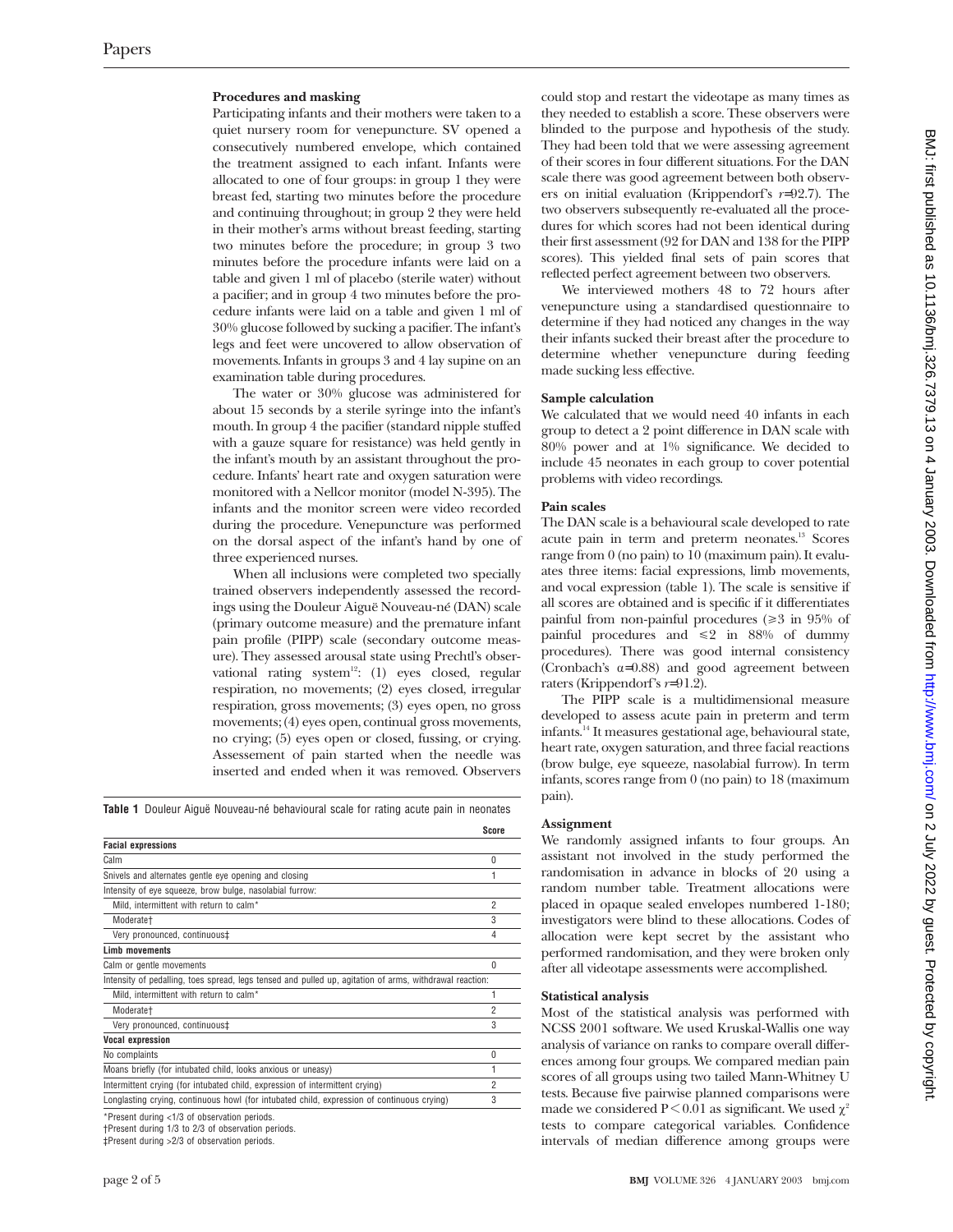**Table 2** Perinatal characteristics of 179 newborn infants included in study of analgesic effects of breast feeding

|                                                      | <b>Breast feeding</b><br>$(n=44)$ | Mother's arms<br>$(n=45)$ | Placebo-sterile water<br>$(n=45)$ | 30% sucrose plus<br>pacifier $(n=45)$ |
|------------------------------------------------------|-----------------------------------|---------------------------|-----------------------------------|---------------------------------------|
| Mean (SD) gestational age (weeks)                    | 39.7(1.15)                        | 39.8 (1.23)               | 40.0(1.14)                        | 39.6 (1.20)                           |
| Mean (SD) birth weight (g)                           | 3306 (382.8)                      | 3304 (483.0)              | 3420 (418.8)                      | 3313 (401.2)                          |
| Boys/girls                                           | 23/21                             | 24/21                     | 22/23                             | 24/21                                 |
| Vaginal/caesarean delivery                           | 38/6                              | 38/7                      | 40/5                              | 40/5                                  |
| Median (range) Apgar score at 5 min                  | $10(9-10)$                        | $10(8-10)$                | $10(8-10)$                        | $10(9-10)$                            |
| Median (range) postnatal age (days)                  | $3(2-5)$                          | $3(1-6)$                  | $3(2-4)$                          | $3(1-5)$                              |
| Median (range) state of arousal                      | $2(1-5)$                          | $3(1-5)$                  | $3(1-5)$                          | $3(1-5)$                              |
| Mean (SD) time between last feed and procedure (min) | 130.1 (71.5)                      | 106.7 (62.7)              | 130.2 (80.4)                      | 125.2 (74.5)                          |



**Fig 1** Trial profile and participant flow. All but one randomised infant completed trial. In group 1 one infant was excluded from analysis because her face was covered by her mother's head during half the procedure

#### **Table 3** Reasons for venepuncture

|                                              | No of neonates* |
|----------------------------------------------|-----------------|
| Hypothyroidism and phenylketonuria screening | 162             |
| Bilirubin                                    | 53              |
| C reactive protein                           | 74              |
| Sickle cell disease screening                | 17              |
| Calcium                                      | 13              |
| Blood typing                                 | 6               |
|                                              |                 |

\*Some had more than one reason to undergo venepuncture.

determined with Minitab 13 software. Krippendorf's *r* was obtained with SIMSTAT 3.5.

#### **Results**

During the study period (February to June 2001) 351 infants met the inclusion criteria. Of these 180 were allocated to one of four equal sized groups. Figure 1 shows a trial profile with participant flow. The perinatal characteristics of neonates not included in the study were similar to those included. Table 2 shows perintal characteristics for each group. There were no substantial differences among the groups except for arousal state. Table 3 shows the reasons for venepuncture. All procedures were carried out between 9 am and 3 pm.

Figures 2 and 3 show individual pain scores, median values, and interquartile ranges for each group during venepuncture. The median pain scores (interquartile range) during venepuncture for group 1 (breast feeding), group 2 (held in mother's arms), group 3 (placebo), and group 4 (30% glucose plus pacifier) were 1 (0-3), 10 (8.5-10), 10 (7.5-10), and 3 (0-5) with the DAN scale and 4.5 (2.25-8), 13 (10.5-15), 12 (9-13), and 4 (1-6) with PIPP scale. Analysis of variance showed that median pain scores were significantly

different ( $P \le 0.0001$ ). Tables 4 and 5 show pairwise comparisons of median pain scores.

We obtained information on sucking after the procedure in 156 neonates. Mothers subjectively compared their infant's sucking before and during the 48 to 72 hours after the procedure; sucking was the same in 32/37, 38/40, 34/40, and 38/39 neonates in groups 1, 2, 3, and 4, respectively. Sucking was more effective in 5/37, 2/40, 6/40, 1/39 neonates, respectively (P=0.14 for  $\chi^2$  with 3 df). Infants who undergo venepuncture while they are being breast fed do not subsequently suck less effectively.

# **Discussion**

Our study has shown that breast feeding throughout a painful procedure is analgesic in term neonates. Of 44 infants in the breastfeeding group, 16 showed no indication at all that the venepuncture and blood sampling had even occurred; 35 had a DAN pain score  $\leq 3$ , which can be considered as reflecting minimal or no pain. Our findings are clinically important as they show that natural protective mechanisms may safely and non-invasively be activated by breast feeding during medical procedures.

We detected no reduction in response to pain in infants who were simply held in their mother's arms. These infants were dressed and did not have a skin to skin contact with their mothers. Gray et al found that 10 to 15 minutes' skin to skin contact between a mother and baby reduces the infant's response to pain during heel stick.<sup>10</sup> To our knowledge, there have been only two previous reports on the analgesic effect of breast feeding. Bilgen et al compared the analgesic effects of sucrose, expressed breast milk, and breast feeding during heel pricks. Breast feeding was allowed for two minutes and stopped before a heel prick.15 There was no analgesic effect of this type of intervention, possible because breast feeding was not continued during the procedure. Recently Gray et al reported that breast feeding before, during, and after heel prick markedly reduced crying and grimacing and prevented the increase in heart rate in term neonates

**Table 4** Median pain scores (MPS) among four groups of neonates with Douleur Aiguë Nouveau-né scale\* during venepuncture. Figures are estimated median difference (95% confidence interval)

| Breast feeding (MPS=1)            | Placebo (MPS=10)              |
|-----------------------------------|-------------------------------|
| 7 (7 to 8), P<0.0001+             | $0(0 to 0), P=1$              |
| 7 (6 to 8), P<0.0001+             | ΝA                            |
| 0 (0 to 2), $P=0.16$ <sup>+</sup> | 6 (5 to 7), $P<0.0001\dagger$ |
|                                   |                               |

NA=not applicable.

\*0 (no pain) to 10 (maximum pain). †For two sided Mann-Whitney U test.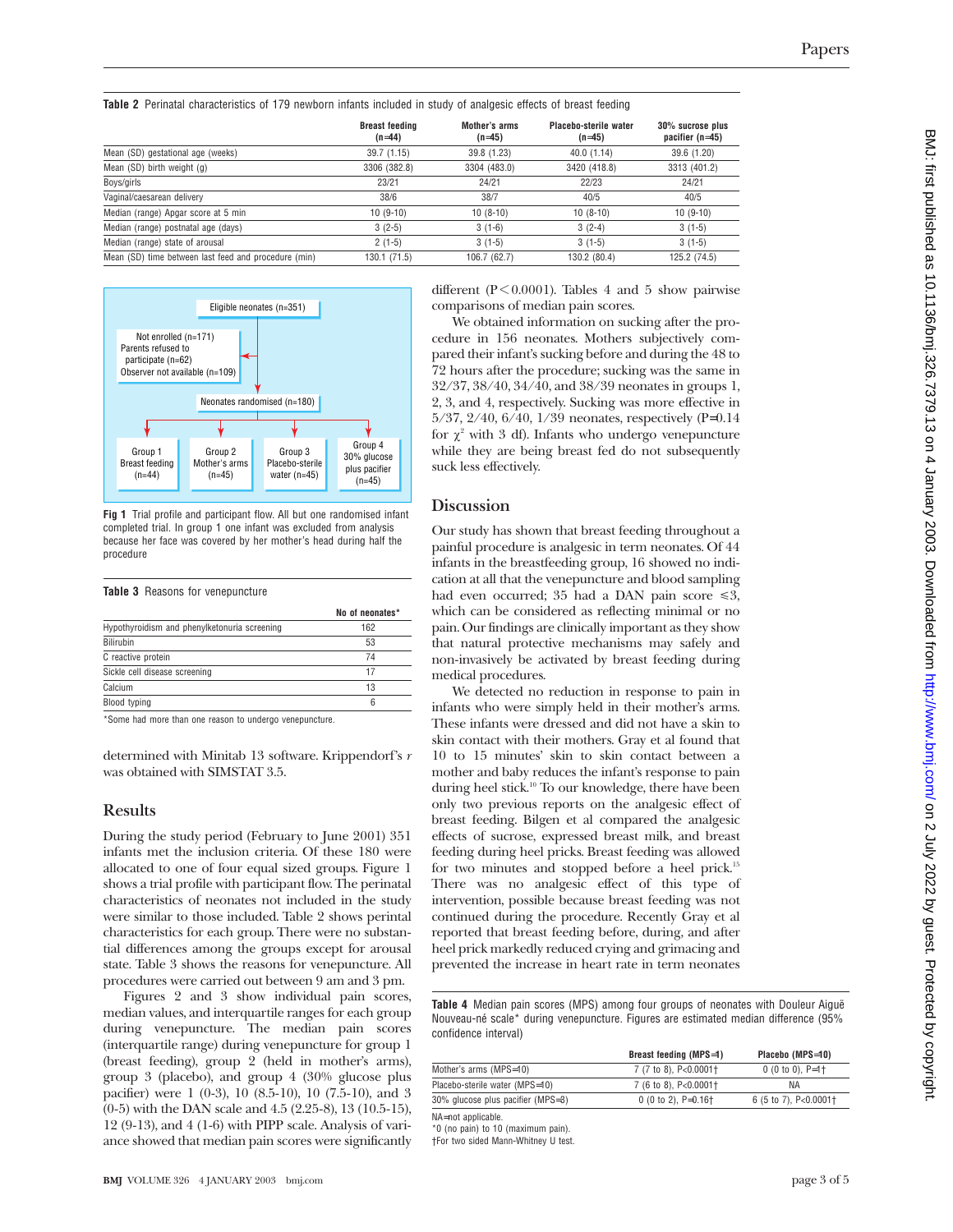







**Table 5** Comparisons of median pain scores (MPS) among four groups of neonates with premature infant pain profile scale\* during venepuncture. Figures are estimated median difference (95% confidence interval)

|                                   | Breast feeding (MPS=4.5)              | Placebo (MPS=12)            |
|-----------------------------------|---------------------------------------|-----------------------------|
| Mother's arms (MPS=13)            | 8 (6 to 9), P<0.0001+                 | 1 (0 to 3), $P=0.38\dagger$ |
| Placebo-sterile water (MPS=12)    | 7 (5 to 8), $P < 0.0001$ <sup>+</sup> | ΝA                          |
| 30% glucose plus pacifier (MPS=4) | 1 $(-1$ to 2). P=0.28+                | 8 (6 to 9), P<0.0001†       |
|                                   |                                       |                             |

NA=not applicable.

\*0 (no pain) to 18 (maximum pain).

†For two sided Mann-Whitney U test.

compared with swaddled infants in their cots.<sup>16</sup> No other groups were included in their study design. In Gray's study infants in the breastfeeding group were held in full body skin to skin contact during the entire procedure.

#### **Study limitations**

We acknowledge three potential limitations in our study. Firstly, observers obviously recognised the four groups when they were evaluating the recordings. However, they did not know the purpose of the study. Moreover, high agreement among observers during initial evaluations indicates objectivity. Secondly, although the DAN scale has been shown to discriminate pain in term newborn infants, no study has yet proved that it can grade the degree of perception of pain. We assumed that the more pronounced the facial expressions, limb movements, and vocal expressions, the higher the pain in the infant. Nevertheless, the robustness of pain evaluation was

### **What is already known on this topic**

Current pharmacological treatments are not appropriate for pain relief during minor procedures like venepuncture or heel prick in newborn infants

Oral sweet solutions, non-nutritive sucking, and skin to skin contact reduce procedural pain in newborn infants

# **What this study adds**

Breast feeding during a painful procedure effectively reduces the response to pain in newborn infants

The analgesic properties of breast feeding are at least as potent as the combination of sweet solutions and a pacifier

supported by the fact that the simultaneous use of the PIPP scale yielded similar results. Finally, median score for state of arousal was lower in the breastfeeding group than in the other groups. This difference was slight and in our opinion was insufficient to explain all differences observed in pain scores among groups.

Minor procedures are common in term newborn infants, even when they are doing well. There is no valid reason to withhold effective analgesia. Current pharmacological treatments are not appropriate for acute, repetitive, and shortlasting procedures, and nonpharmacological approaches therefore constitute important treatment options. To date the most potent non-pharmacological analgesia reported has been the use of a pacifier combined with a sweet solution. We have shown that breast feeding is at least as effective as that observed with 30% glucose plus sucking a pacifier. We believe that breast feeding is an excellent natural alternative to prevent or reduce pain during minor daily procedures undergone by neonates.

We thank the nursing staff of the maternity ward of the Poissy Hospital for their help during the study. We also thank Nicolas Simon, chief of the emergency department of the Poissy Hospital, for reading the manuscript. We are indebted to the parents for allowing their infants to participate in the study.

Contributors: RC conceived and designed the study, supervised data collection, performed the statistical analysis, analysed the results, wrote the final manuscript, and is guarantor. SV performed data collection, analysed the results, and participated in writing the manuscript. SC participated in design of the study and in writing the manuscript. MJ and YV participated in the design of the study, analysed the results, and participated in writing the manuscript.

Funding: Fondation pour la Santé CNP, France.

Competing interests: None declared.

- 1 Anand KJS, and the International Evidence-Based Group for Neonatal Pain. Consensus statement for the prevention and management of pain in the newborn. *Arch Pediatr Adolesc Med* 2001;155:173-80.
- 2 Anand KJS. Clinical importance of pain and stress in preterm newborn infants. *Biol Neonate* 1998;73:1-9.
- 3 Taddio A, Ohlsson A, Einarson TR, Stevens B, Koren G. A systematic review of lidocaine-prilocaine cream (EMLA) in the treatment of acute pain in neonates. *Pediatrics* 1998;101(2):E1.
- Shah A, Taddio A, Ohlsson A. Randomised controlled trial of paracetamol of heel prick pain in neonates. *Arch Dis Child Fetal Neonatal Ed* 1998;79:F209-11.
- 5 Stevens B, Taddio A, Ohlsson A, Einarson T. Sucrose for analgesia in newborn infants undergoing painful procedures. *Cochrane Database Syst Rev* 2001;(4):CD001069.